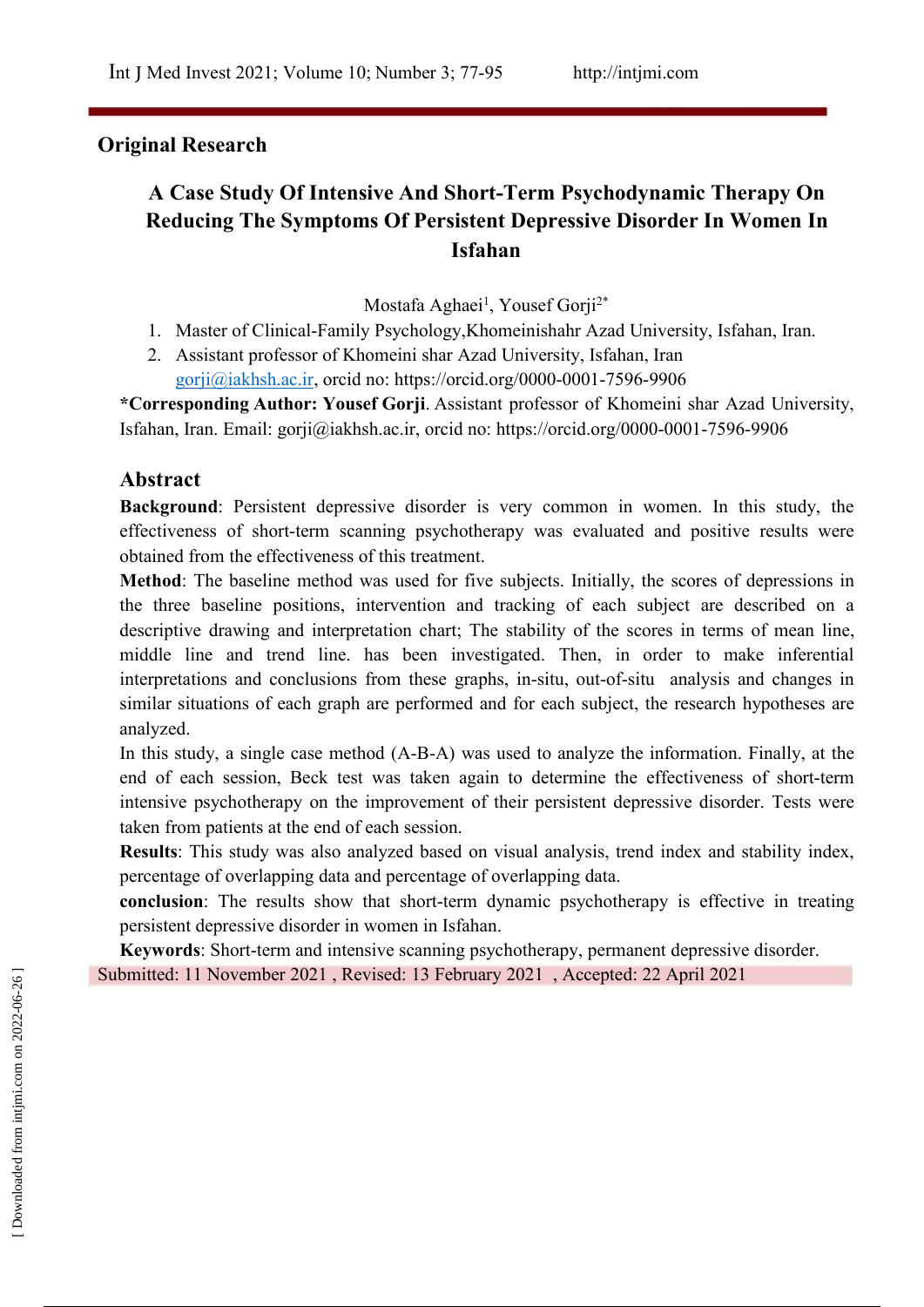## **Introduction**

dysthymia is a mood disorder with a morbid nature derived from Greek roots. The term depression, which means boredom, was introduced in 180 [1]. Persistent depressive disorder is differentiated from major anxiety, depression, personality disorders, and depressive disorder by the fact that sufferers complain of chronic depression. So, most cases are early onset. This disorder affects 3 to % of the general population and is seen in half to one third of those referred to psychiatric clinics [2]. Every human being may experience depression at different ages. This disease can affect the physical, emotional, behavioral and mental health of human beings [3].

An important feature of persistent depression is the creation of chronic depression for most of the day, and most days occur for at least 2 years [4]. The family and work problems of these people are more and they have more severe problems in interpersonal relationships and feel inadequate in most of their efforts [5].

These people Due to spontaneous thoughts, dysfunctional attitudes, low self-esteem, low level of adaptation, have a bad prognosis and low life satisfaction.

According to the World Health Organization, 121 million people worldwide suffer from depression and it is predicted that in the coming years it will be the second most common disease that will affect the world's population and will account for almost 11% of all diseases. [6].

However, this disorder is not diagnosed in most cases. Only about 50% of patients with depression receive a diagnosis of depression, and only half receive appropriate treatment. Among short-term therapies, short-term considered. Also, research intensive psychotherapy, rooted in psychoanalytic theory, claims to cause profound changes in a wide range of psychological disorders [7]. Intensive and short-term dynamic psychotherapy has been ethical considered to describing the<br>
discusses. Only about 50% of patients with<br>
the depression receive a diagnosis of depression,<br>
and only half receive appropriate treatment.<br>
Among short-term therapies, short-term cons

developed by Dovanloo. (Farhadi et al., 1398). This treatment helps the patient to solve his problems based on how he deals with emotions or conflicts. Interventions in this perspective are specifically aimed at relieving physical complaints that are the result of a reaction to emotional stress [7].

From a psychodynamic perspective, other therapies focus on a specific area, such as cognition, behavior, or physical aspects, and do not examine in-depth and comprehensive abnormalities. Scientific therapies and theoretical perspectives on depression have emerged in this area since the late last century. The perspective of psychodynamics or psychoanalysis is distinguished from other perspectives by in-depth studies of the psychological system and the search for unconscious causes of disorders. To motivate the patient to cooperate, the psychoanalyst hears, experiences, and creates a different emotional atmosphere.

In this way, the patient is exposed to a different and growing emotional experience and learns new skills in the form of this relationship. Among the psychodynamic approaches, short-term and intensive scan psychotherapy is one of these therapies that emphasizes the communication space between the patient and the therapist and guides a pattern of communication with the focus of transmission and considers it as a highway to enter the unconscious. [8]

## **Methods**

This chapter is dedicated to describing the research method. For this purpose, first the design, statistical population, research sample and sampling method will be considered. Also, research tools and psychometric specifications of the tools and methods of implementation will be presented in the following, and finally, statistical methods of analyzing research results and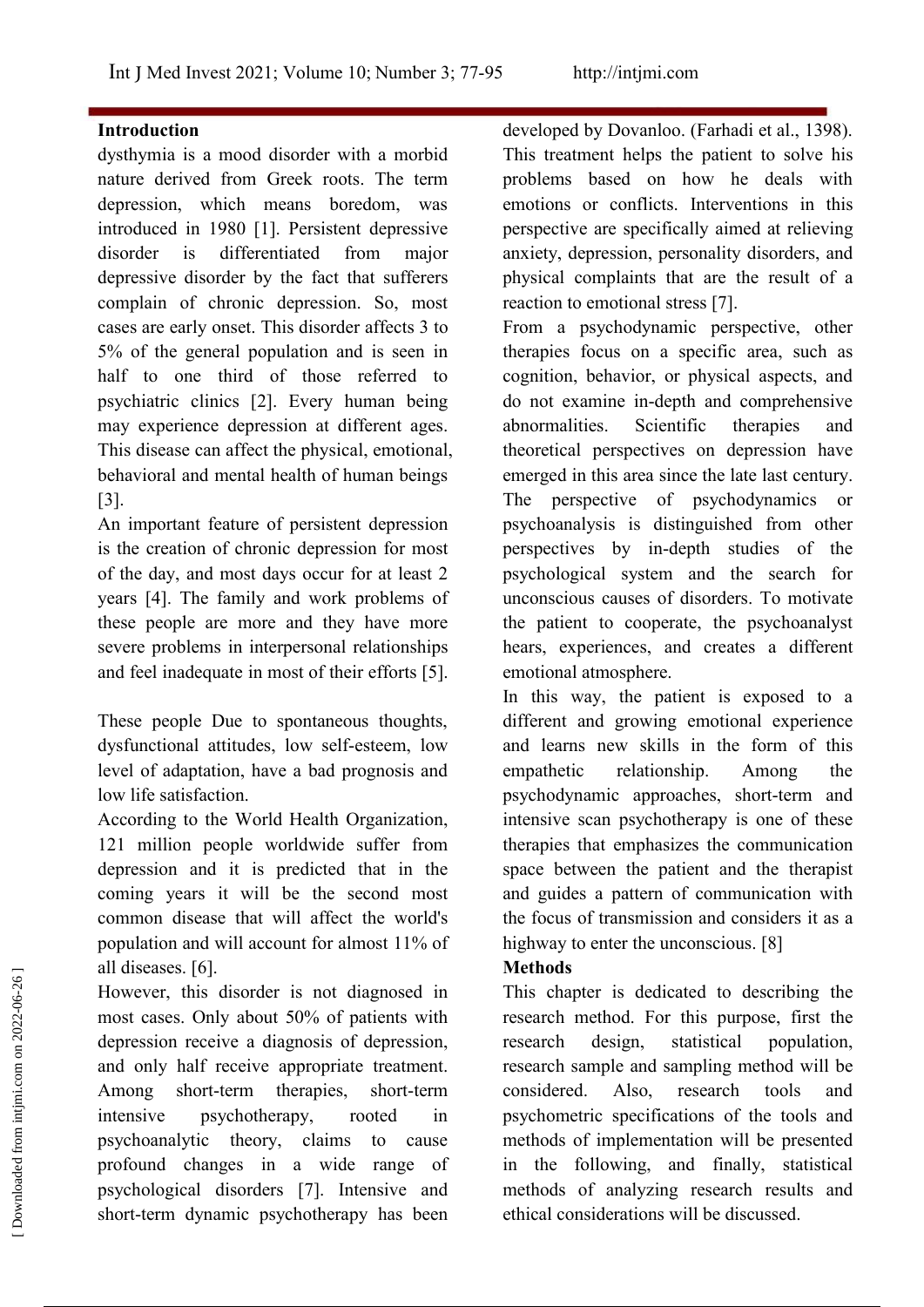The statistical population in this study included all women with chronic depressive disorder in Isfahan in 2020. The statistical sample of this study includes 5 women who were selected voluntarily, diagnosed with chronic depressive disorder based on a clinical interview with a psychologist and scored higher than 19 in the second edition of the Beck questionnaire.

## **Results**

To test the hypothesis that"the process of short intensive psychodynamic treatment has an effect on reducing depression in women with permanent depressive disorder in Isfahan.", In-situ and out-of-situ analysis of depression scores is performed separately for participants.

Participant number one:

A- In-situ analysis of Participant number one

Table 1 shows the initial calculations of the in-situ analysis of mean and median stability. For position A or baseline and follow-up, all data is in the mean and the median of Stability bar. In position  $B$  or intervention, 55% of the data is in the mean of Stability bar and 55% of the data is in the median of Stability bar. This value is less than 80%. Therefore, the intervention position does not have the mean and the median of Stability bar.

In addition, according to Figure 1, which includes the data graph, the mean line of each position and the mean of Stability bar, the instability of the intervention position is observed in terms of the mean. This instability Ain the intervention position is also seen in Figure 2, which includes the data chart, the median line, and the median stability bar.

Figure 3 shows the trend in the intervention path, the downward decrease in the depression score due to the intensive psychodynamic treatment process shows that all the data are in the trend stability bar and have not deviated from the decreasing path.

Table 2 investigates the relative and absolute level change within a situation for change. In the intervention situation, both relative and absolute level changes are observed to reduce the depression score for the first participant.

In the intervention situation, a decrease of ten units in the median of the second half compared to the median of the first half and a decrease of seventeen units from the end of the intervention compared to the beginning of the intervention show the effectiveness of short intensive psychodynamic treatment on reducing depression in the first participant with chronic depression.

B- Out-of-situ analysis of Participant number one

According to the results of Table 3, the relative level of the first-person depression score has decreased by 4.5 units and the absolute level has decreased by one unit. On the other hand, according to the amount of PND obtained, 100% of the intervention scores that are not within the baseline range.

Thus, the effectiveness of the intensive psychotherapy treatment process on the depression of the first participant is shown to be quite effective, and the first hypothesis is confirmed for the first participant.

The percentage reduction of scores compared to the baseline was 48.36% and compared to the average of the intervention was 32.6%.

Participant number two:

In-situ analysis of Participant number two

Based on Table 3, according to the data level in position A and B and follow-up, the results are described in position A and stable follow up. But in intervention position B, it puts  $55\%$ of the data in the mean stability bar and similarly, it puts  $55\%$  of the data in the median stability bar, which the data are not mstability of the intervention position is<br>
observed in terms of the mean. This instability<br>
in the intervention position is also seen in<br>
Figure 2, which includes the data chart, the<br>
median line, and the median stabilit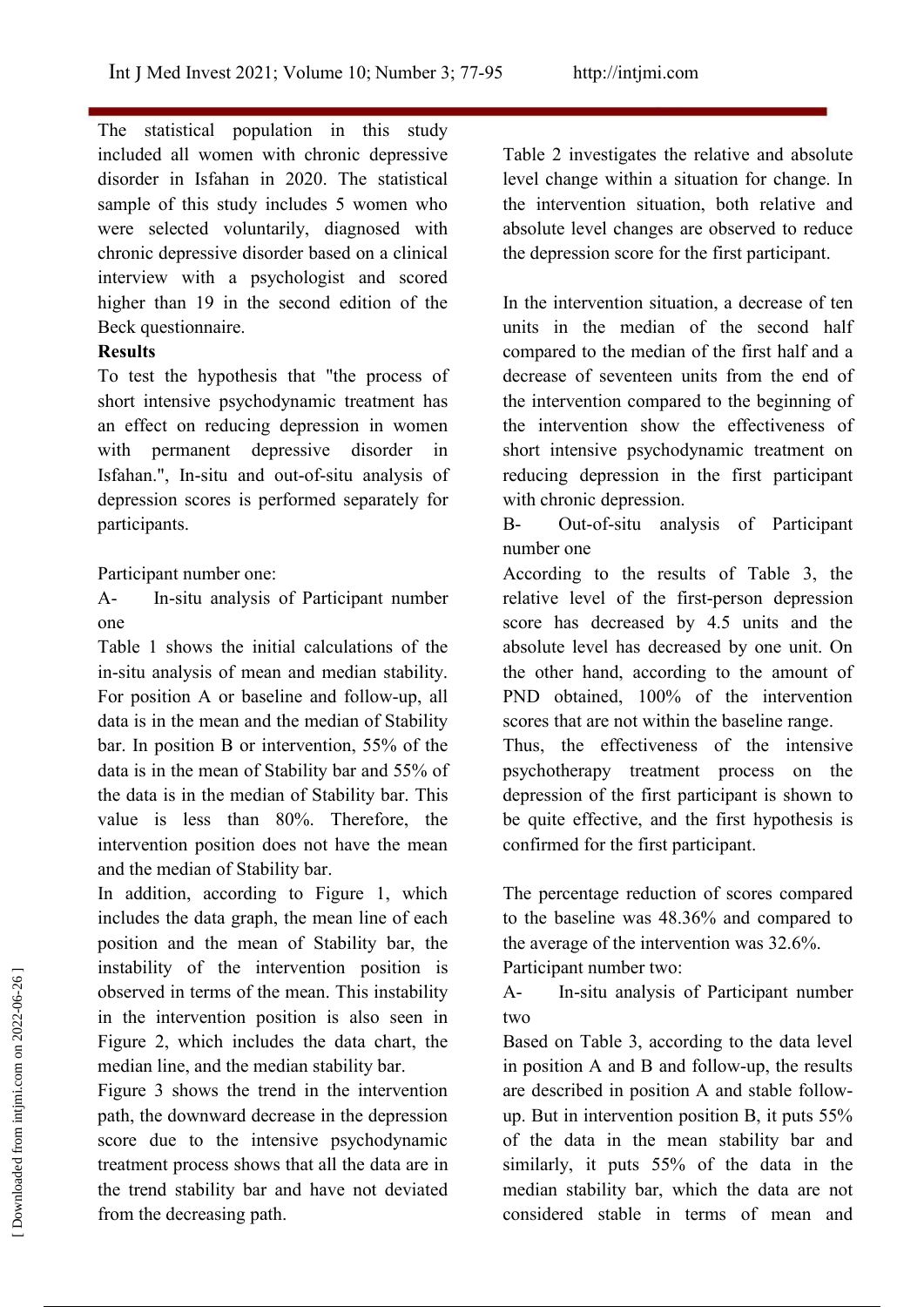## median.

The instability of the data in the intervention position is clearly evident in Figures 4-5 and 4-6 related to the mean and the median stability bar of the second participant; Because almost half of the data is not in the mean and the median stability bar.

The data level in the intervention position is described as trend stable according to Figure 5; Because only one point is outside the trend bar (result of the fourth intervention).

Table 5 shows the results of the absolute and relative level change calculations within each situation.

According to Table 5, there is no significant change in the position of the baseline; Because there is only one data in the baseline stage. But in the intervention stage, there is a change in the relative level of 9.5 and a change in the absolute level of 15, which indicates the effect of the treatment process on reducing the depression of the second participant.

B- Out-of-situ analysis of Participant number two

The information in Table 6 presents the results of the out-of-situ analysis calculations of the second participant as a result of the treatment process.

According to Table 6, from the baseline third participant. position to the intervention position, 3.5 units of relative level reduction and one unit of absolute level reduction have been created. According to the PND value, 100% of the intervention scores are outside the baseline, which shows the effectiveness of the treatment process in reducing the depression of the second participant. Therefore, the hypothesis of the effectiveness of the short intensive psychotherapy treatment process on reducing depression in women with persistent depressive disorder in Isfahan is also Bconfirmed for the second participant. The recovery rate of the second participant is 42% compared to the mean of the intervention difference between the mean value of the first Intervention scores are outside the baseline,<br>
which shows the effectiveness of the treatment<br>
process in reducing the depression of the<br>
econd participant. Therefore, the hypothesis<br>
of the effectiveness of the short inte

stage and 30% compared to the mean baseline.

Participant number three:

In-situ analysis of Participant number three

Table 7 shows the calculations for the mean and the median stability bars in the three baseline, intervention and tracking steps for the third participant.

According to Table 7, the two baseline and tracking positions have both mean and median stability; Because all position data is placed in the mean and the median stability bar of the relevant position. Regarding the intervention position, 44% of the scores are in the median stability bar and 56% of the scores are in the mean stability bar. So, the intervention position does not have mean and median stability; Because the percentage of scores in the stability bar is less than 80%. Charts 7 and 8 show the depression scores of the third participant, which are outside the mean and the median stability bars.

Figure 9 shows the trend of decreasing the depression score in the third participant and its stability bar. All depression scores in the intervention phase are placed in the trend stabilization bar, which indicates a uniform trend of decreasing depression score in the

Table 8 shows the results of the calculations related to the in-situ analysis of the third participant.

According to Table 8 for the third participant, in the intervention position, relative level change, 9 points and absolute level change, 12 points were obtained, which shows the effectiveness of the treatment process in reducing the depression score of the third participant.

Out-of-situ analysis of Participant number three

According to the results of Table 9, the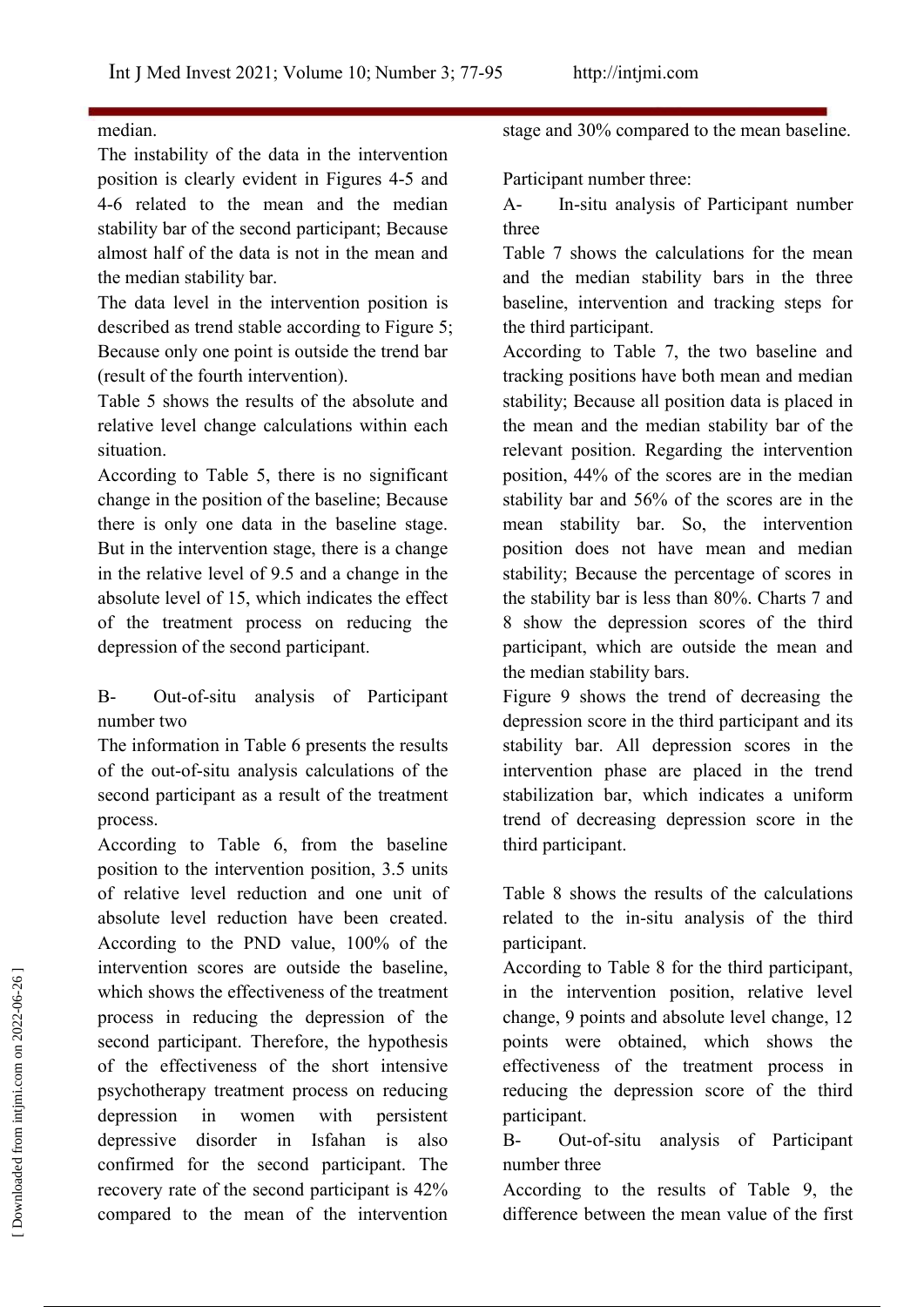half of the intervention and the baseline score of the third person is  $4.5$  units and the difference between the first score after the intervention and the last baseline score are two units to reduce the depression score. According to the PND value obtained, 100% of the scores in the intervention stage are outside the baseline. Therefore, it shows the effectiveness of the treatment process on the depression of the third participant and the hypothesis for the third participant is confirmed. According to the recovery The results of the calculations related to the percentage of 50.5% and 33.6% compared to inter-positional analysis the mean scores of the intervention and baseline, the changes in depression in the third participant are significant.

Participant number four:

A- In-situ analysis of Participant number four

Table 10 shows the mean and median stability bars and the data range for the fourth participant.

According to Table 10, there is a baseline and tracking line position, with stable boundaries; Because all the information is trapped in the relevant bar. In the intervention position, 6 results have been found to be in the mean and median stability bar because it reduces  $67\%$ from 80%, not considered as a symbol using size and median.

Figures 10 and 11 show the mean and the median stability bars and the position of the fourth participant's depression scores in the intervention and tracking stages. In both graphs, almost half of the scores do not fall within the range of the stability bar.

Figure 12 shows the position of the fourth participant's depression scores on the trend line stability bar.

Figure 12: Depression scores of the fourth participant based on the trend bar.

According to Figure 12, all the depression scores of the fourth participant are placed in the stability bar of the trend line and maintain Figures 13 and 14 show that although different

their downward trend with a gentle slope.

Table 11 shows the change in the absolute and relative levels of the fourth participant within the baseline position and the intervention.

According to Table 11, the change in the relative level of the fourth participant in the intervention position is 7 units decrease and the change in its absolute level is equal to 13 units in the direction of decrease.

Out-of-situ analysis of Participant number four

inter-positional analysis of the fourth participant are shown in Table 4-14.

Table 12. Out-of-situ visual analysis variables for the fourth participant's depression scores.

100% of depression scores have intervention outside the baseline, according to the results of Table 14. Therefore, it shows the effectiveness of the treatment process on the depression of the fourth participant and the research hypothesis for the fourth participant is confirmed.

According to the recovery rate of 32% and 4.3% compared to the mean of intervention and baseline, the effectiveness of the treatment process on depression is observed for the fourth participant.

Participant number five:

In-situ analysis of Participant number five

Table 13 presents the results of the analysis calculations within each situation.

According to the results of Table 13, 33% of the participants' depression scores are in the median stability bar and 33% of the scores are in the mean stability bar. Given that both numbers are less than 80%, stable and depression scores are not considered. Intervention and tracking stages. In both the participants' depression scores are in the graphs, almost half of the scores do not fall median stability bar and 33% of the scores are within the range of the stability bar. I

Charts 13 and 14 show the position of the fifth participant's depression scores relative to the mean line and the median line and the mean and the median stability bars.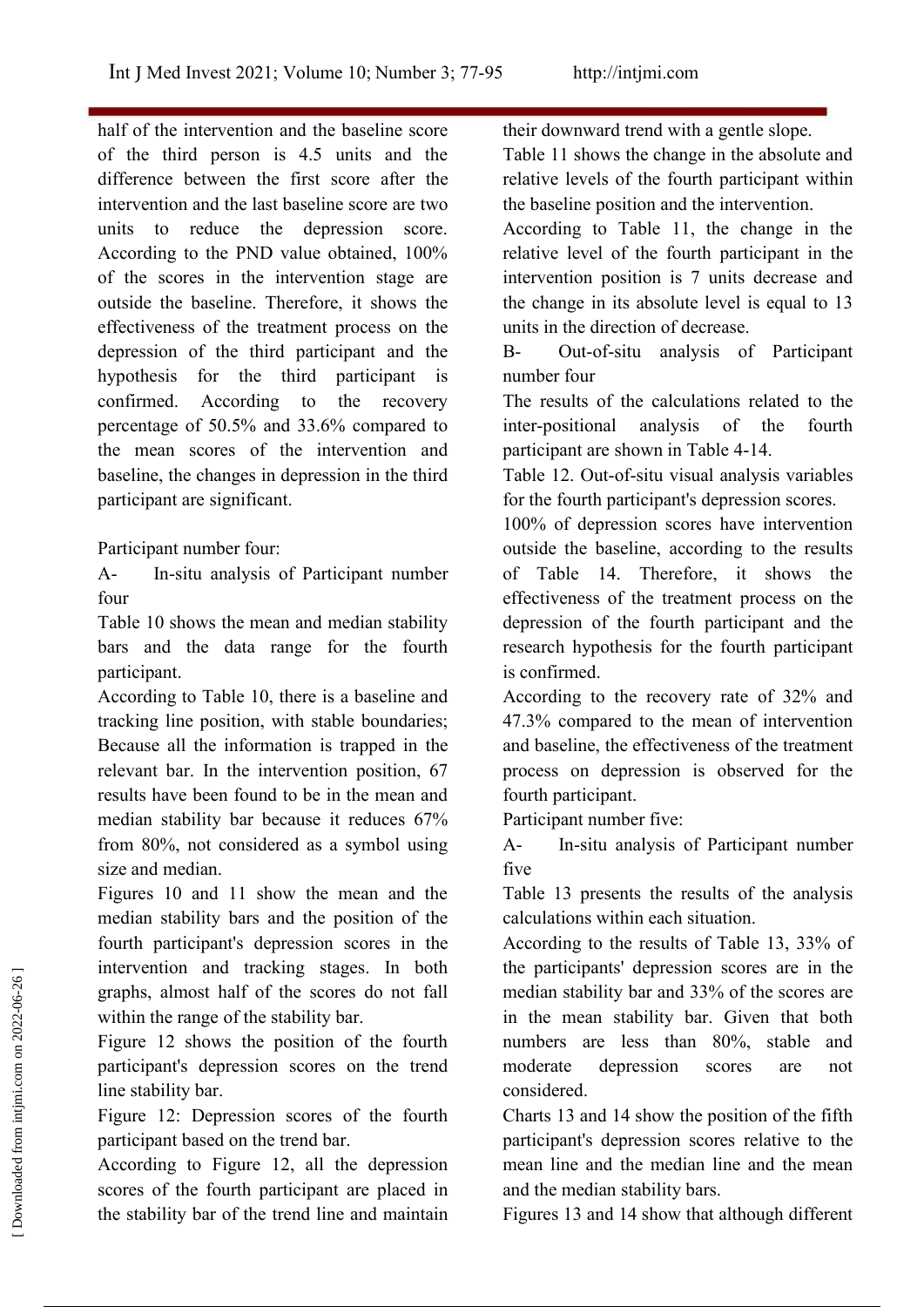trend line intervals are drawn for the mean and the median, in both cases,  $6$  of  $9$  scores of Participant number five are not in the mean and the median stability bars.

Figure 15 shows the depression scores of the fifth participant along with the trend line and stabilization bar. The trend in Figure 15 is generally declining; But small fluctuations are also observed.

Table 14 shows the results of absolute and relative level changes within baseline and intervention situations. The change in the relative level of the depression score in the intervention position is 9.5 and the change in the absolute level is 18 units, which is a significant change.

B- Out-of-situ analysis of Participant number five

Table 15 shows the results of the calculations of out-of-position changes.

According to the results of Table 15, the relative level change of the mean of the fifth person depression score has decreased by 4. points, which indicates the effectiveness of the treatment process. The obtained PND is 89%, which shows the relatively effectiveness of the short intensive psychotherapy treatment process on reducing the fifth participant 's depression, and the hypothesis of the effectiveness of the treatment process on reducing depression in women with persistent depressive disorder is confirmed for the fifth participant. MPI and MPR values show the percentage reduction of scores relative to baseline position and intervention, respectively, which is equal to 24 and 20%.

## **Discussion**

The aim of this study was to evaluate the effectiveness of short-term and intensive scanning psychotherapy on reducing the symptoms of persistent depressive disorder in women in Isfahan. The results showed that short-term dynamic psychotherapy reduces the symptoms of permanent depressive disorder. The results of the follow-up period also received a higher score than the incision line, receively, which is equal to 24 and 20%.<br>
respectively, which is equal to 24 and 20%.<br> **Discussion**<br>
The aim of this study was to evaluate the<br>
second subject, our hypothesis in this study is<br>
effectiveness of short-term a

showed that this effect is still stable after two months of treatment.

Case study: According to the findings of the study, which was obtained from the Beck Depression Inventory, Second Edition, in the first test as a criterion for baseline, the patient received a higher score than the incision line, which is in the severe range. However, after the treatment interventions, as the research findings show, the person's score decreased below the incision line. The results of the tests taken from the first case study show the confirmation of the hypothesis and the effectiveness of short-term intensive psychotherapy intervention on reducing the symptoms of permanent depressive disorder. Therefore, with the reasoned results presented in the fourth chapter about the first subject, our hypothesis in this study is confirmed. Which is consistent with the results of researchers Ahmadi (1396)[6] and Hosseini Fard (130)[1].

Case 2: According to the findings of the study, which we obtained from the Beck Depression Inventory, Second Edition, in the first test as a criterion for baseline, the patient scored higher than the incision line, which is in the severe However, after the treatment interventions, as the research findings show, the person's score decreased below the incision line. The results of the tests obtained from the second case study confirm the hypothesis and the effectiveness of short-term intensive psychotherapy intervention on reducing the symptoms of chronic depressive disorder. Therefore, with the reasoned results presented in the fourth chapter about the second subject, our hypothesis in this study is confirmed. It is consistent with the results of researchers Shariat et al (1396)[5].

Case Study 3: According to the findings of the study that we obtained from the Beck Depression Inventory, Second Edition, in the first test as a criterion for baseline, the patient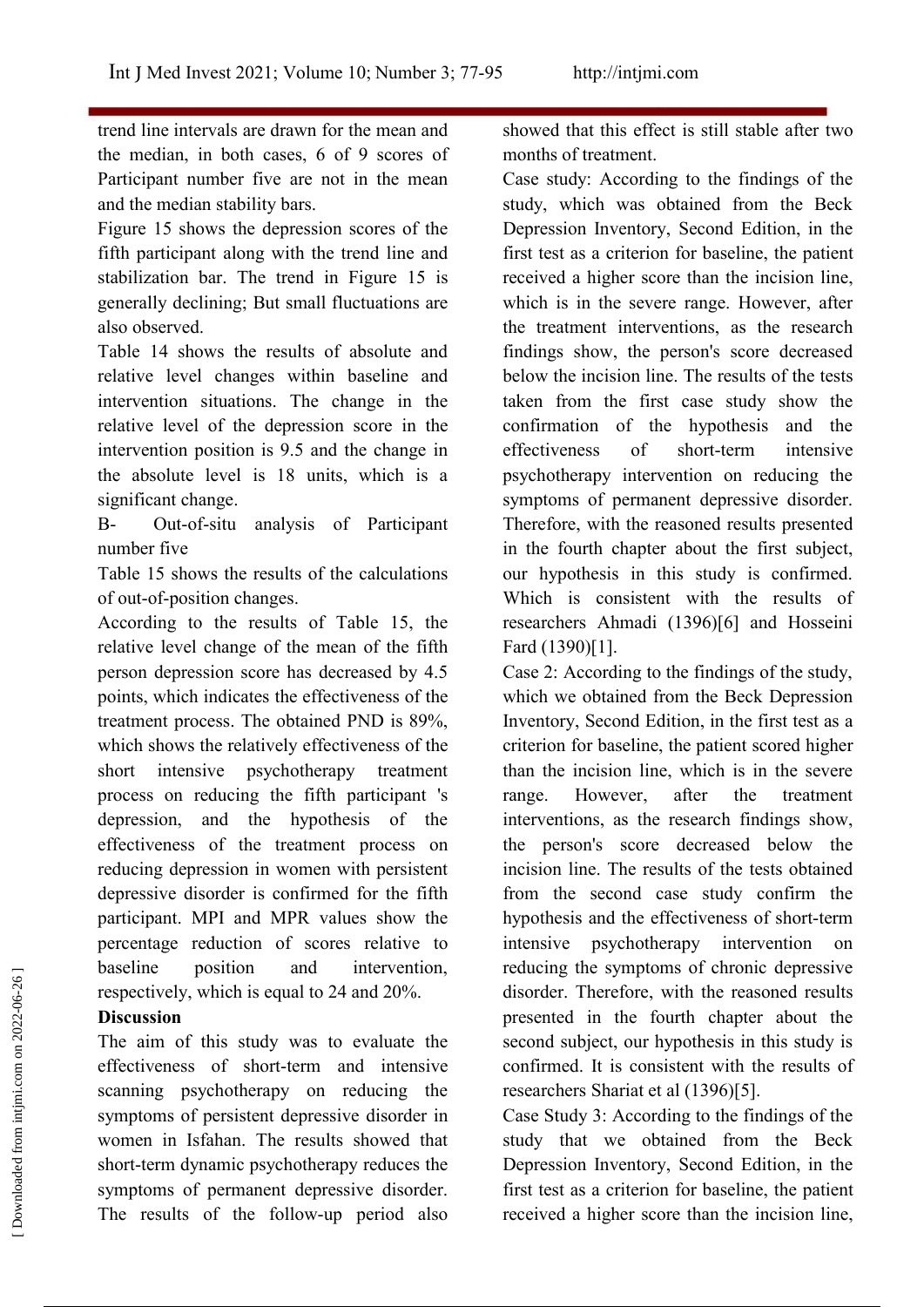which is in the average range. However, after the treatment interventions, as the research findings show, the person's score decreased below the incision line.

The results of the tests obtained from the third case study show the confirmation of the hypothesis and the effectiveness of short-term intensive psychotherapy intervention on reducing the symptoms of chronic depressive disorder. It is consistent with the results of researchers Ahmadi (1396)[7].

Case 4: According to the findings of the study, which we obtained from the Beck Depression Inventory, Second Edition, in the first test as a criterion for baseline, the patient received a higher score than the incision line. Which is in the middle range. However, after the treatment interventions, as the research findings show, the person's score decreased below the incision line. The results of the tests obtained from the third case study show the confirmation of the hypothesis and the psychotherapy intervention on reducing the symptoms of chronic depressive disorder. Chronic persistent depression and family and work problems cause more intense stress and personal problems, and even in women make them feel inadequate in most of their efforts [9].

Case 5: According to the findings of the study, which we obtained from the Beck Depression chronic Inventory, Second Edition, in the first test as a criterion for baseline, the patient received a higher score than the incision line. Which is in the extreme range. However, after the treatment interventions, as the research findings show, the person's score decreased below the incision line. The results of the tests obtained from the fifth case study confirm the of short-term intensive hypothesis and the effectiveness of short-term intensive psychotherapy intervention on reducing the symptoms of chronic depressive disorder. **conclusion**: Tabatabai University.<br>
Tabatabai University.<br>
Tabatabai University.<br>
Tabatabai University.<br>
Tabatabai University.<br>
Tabatabai University.<br>
Tabatabai University.<br>
The effectiveness of the tests and the effectiveness of the t

The mechanism of effectiveness of short-term scanning psychology is what caused 5 studies to achieve relative improvement after the completion of the treatment process and get positive results from the treatment.

## **References**

[1]. Hosseini Fard, Mehdi. (130). The effectiveness of schema therapy in the treatment of women with depressive disorder. PhD Thesis in Clinical Psychology, University of Social Welfare and Rehabilitation Sciences. [2]. Fatahi, Razia. (1389). Evaluation of the effectiveness of Islamic spiritual group therapy on depressive symptoms and quality of life of female students of the University of Isfahan, Master Thesis in Clinical Psychology, University of Isfahan.

effectiveness of short-term intensive Hamidreza; Abedi, Ahmadi (1395). The effect [3]. Hosseini, Mehdi; Mehdizadeh Ashrafi, Ali. (1390). Depression and its causes, Management Quarterly, 8th year, pp. 106-115. [4]. Stunt, Venus; Namdari, Cyrus; Jamilian, of forgiveness-based group therapy on depressive symptoms and rumination in women with depressive mood, Quarterly Journal of Clinical Psychology Studies, Year 6, No. 22, pp. 85-95.

> [5]. Shariat, Mohammad Reza; Neshat Doost, Hamid Taher; Kalantari, Mehrdad; Arizi, Hamid Reza (1396). Indigenous treatment of depressive disorders, Cultural Psychology, First Year, No. 1, pp. 52-84

> [6]. Nazari, Ali; Ahmadian, Alireza (133). The effectiveness of allegorical schema therapy in women with post-divorce depressive syndrome, Women's Research Journal, Volume 5, Number 1, pp. 141-159.

> [7]. Ahmadi, Fatima (1396). The effectiveness short-term intensive scanning psychotherapy on mental health, quality of life and disability caused by headache in patients with chronic tension-type headache, Master Thesis in Clinical Psychology, Allameh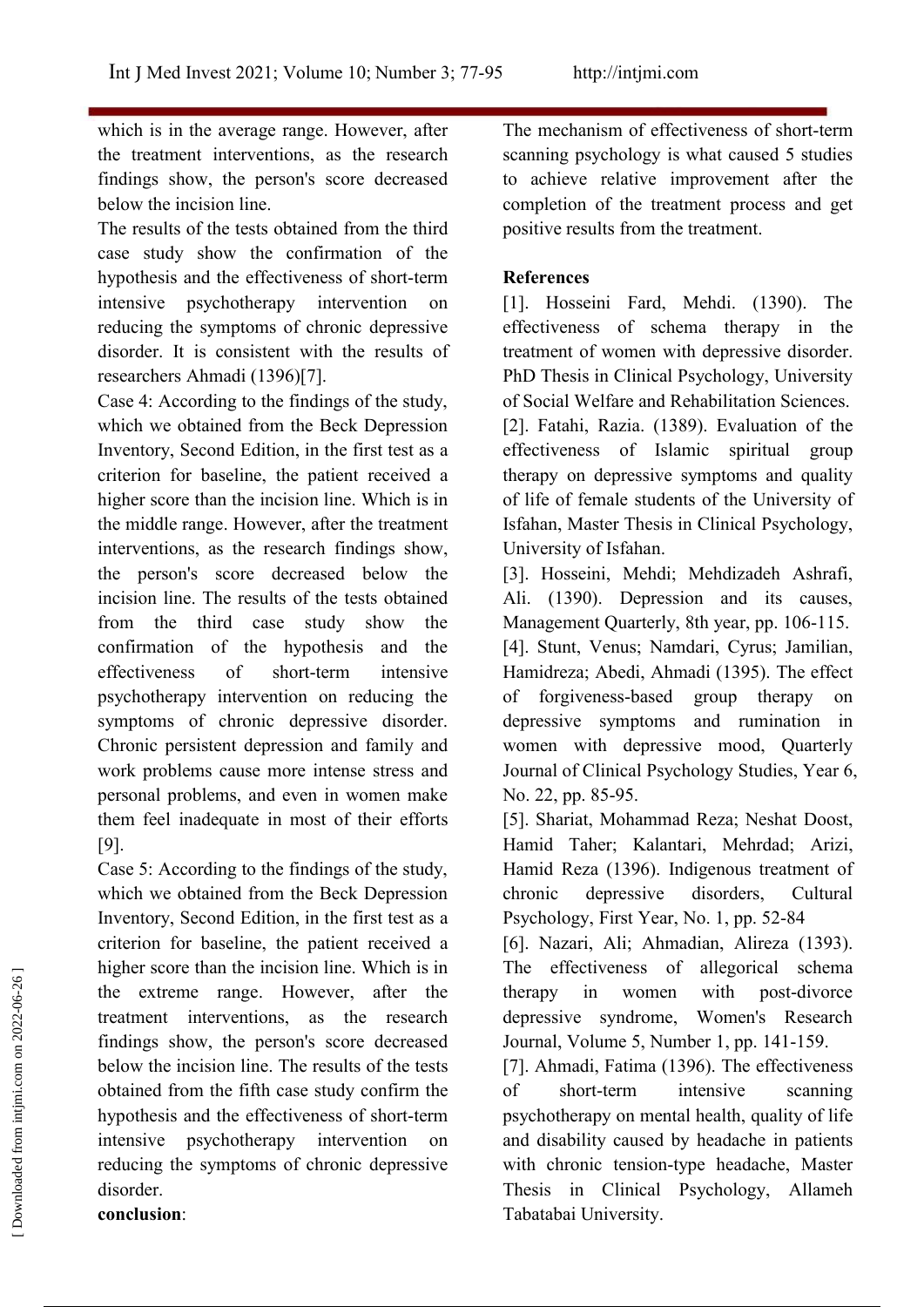[8]. Manavipour, Davood; Roshani, Yasmin. (134). Measurement of body temperature during short-term intensive dynamic psychotherapy: a case study, Journal of Clinical Psychology Studies, Volume 3, Number 2, pp. 61-68. [9]. MarziehOrvati Aziza et al, 2020, Integrative therapy (short-term psychodynamic psychotherapy & cognitive behavioral therapy) and cognitive-behavioral therapy in the treatment of generalized anxiety disorder: A randomized controlled trial, Complementary Therapies in Clinical Practice, 30.

Tables and figures:

|              | Table 1: Calculations for the mean and the median of positions A and B and tracking the first |  |  |  |  |  |  |  |  |
|--------------|-----------------------------------------------------------------------------------------------|--|--|--|--|--|--|--|--|
| participant. |                                                                                               |  |  |  |  |  |  |  |  |

|                           | positions<br>A | positions B            | Tracking<br>position<br>A |
|---------------------------|----------------|------------------------|---------------------------|
| median                    | 30             | 20                     | 11.5                      |
| Stability bar of median   | 24 & 36        | 16 & 24                | $9.2 \& 13.8$             |
| mean                      | 30             | 20.22                  | 11.5                      |
| Stability bar of mean     | 24 & 36        | 16.18<br>$\&$<br>24.26 | $9.2 \& 13.8$             |
| Range of position changes | 30 & 30        | 12 & 29                | 11 & 12                   |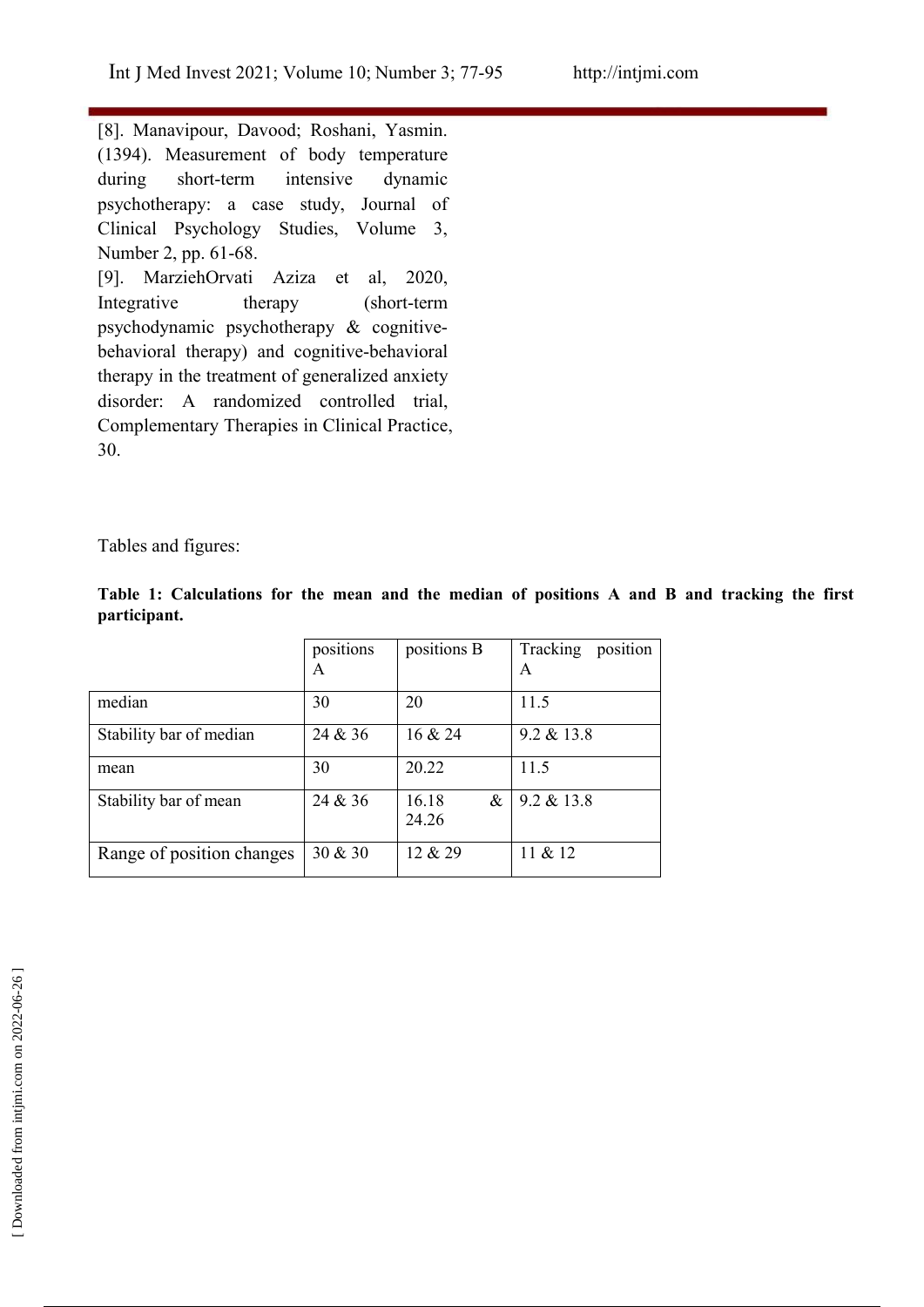

**Figure 1:** Depression scores of the first participant based on mean stability bar.



**Figure 2: Depression scores of the first participant based on the median stability bar.**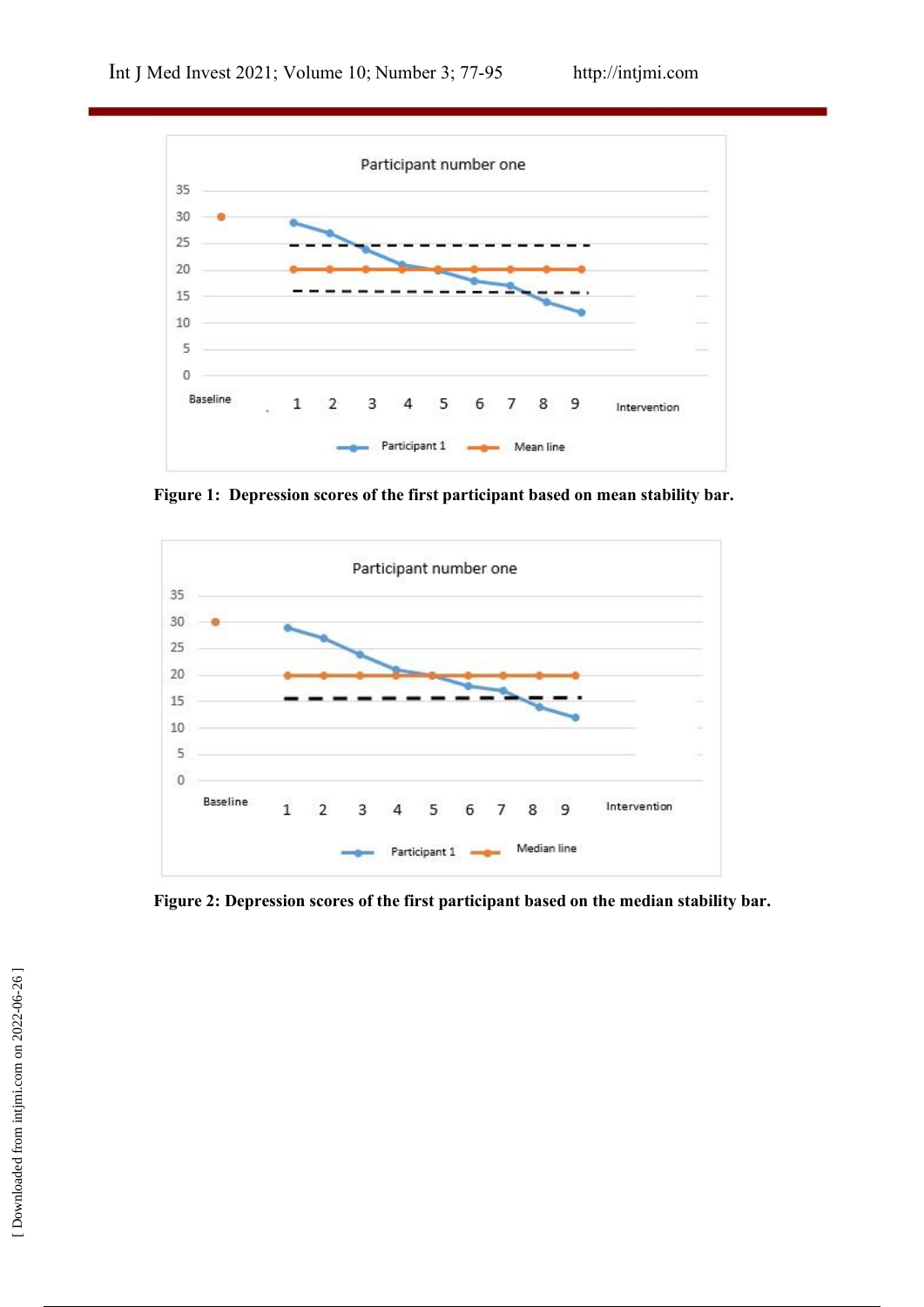



| Table 2: Change the absolute and relative level In-situ for the first participant. |  |
|------------------------------------------------------------------------------------|--|
|------------------------------------------------------------------------------------|--|

| Median and relative changes   | positions | positions B          |
|-------------------------------|-----------|----------------------|
|                               | А         |                      |
| The median of the first half  | 30        | 25.5                 |
| The median of the second half | 30        | 15.5                 |
| Relative level change         | 0         | 10 units to decrease |
| The first value               | 30        | 29                   |
| The last value                | 30        | 12                   |
| Absolute level change         | $\theta$  | 17 units to decrease |

**Table 3: Out-of-situ visual analysis variables for participant's depression scores.**

| t Size<br>of the first<br>the<br>of the<br>value of<br>level<br>of<br>level<br>(PND<br>point B<br>change<br>first<br>change<br>the<br>last<br>second<br>half B<br>half A<br>point A<br>30<br>29<br>30<br>100<br>48.36<br>32.6<br>25.5<br>4.5<br>$\frac{0}{0}$<br>reduction<br>$\%$<br>reduction<br>units<br>units | Inde        | Median | Median | Relative | The<br>value                                                                                       | The | Absolute | Effec | <b>MPR</b> | <b>MPI</b> |
|-------------------------------------------------------------------------------------------------------------------------------------------------------------------------------------------------------------------------------------------------------------------------------------------------------------------|-------------|--------|--------|----------|----------------------------------------------------------------------------------------------------|-----|----------|-------|------------|------------|
|                                                                                                                                                                                                                                                                                                                   | $\mathbf X$ |        |        |          |                                                                                                    |     |          |       |            |            |
|                                                                                                                                                                                                                                                                                                                   |             |        |        |          |                                                                                                    |     |          |       |            |            |
|                                                                                                                                                                                                                                                                                                                   |             |        |        |          |                                                                                                    |     |          |       |            |            |
|                                                                                                                                                                                                                                                                                                                   |             |        |        |          |                                                                                                    |     |          |       |            |            |
|                                                                                                                                                                                                                                                                                                                   |             |        |        |          |                                                                                                    |     |          |       |            |            |
|                                                                                                                                                                                                                                                                                                                   |             |        |        |          | Table 4: Calculations related to the mean and the median of positions A and B and follow-up of the |     |          |       |            |            |
| second participant.                                                                                                                                                                                                                                                                                               |             |        |        |          |                                                                                                    |     |          |       |            |            |
| positions<br>positions B<br>Tracking                                                                                                                                                                                                                                                                              |             |        |        |          |                                                                                                    |     |          |       |            |            |

## Table 4: Calculations related to the mean and the median of positions A and B and follow-up of the **second participant.**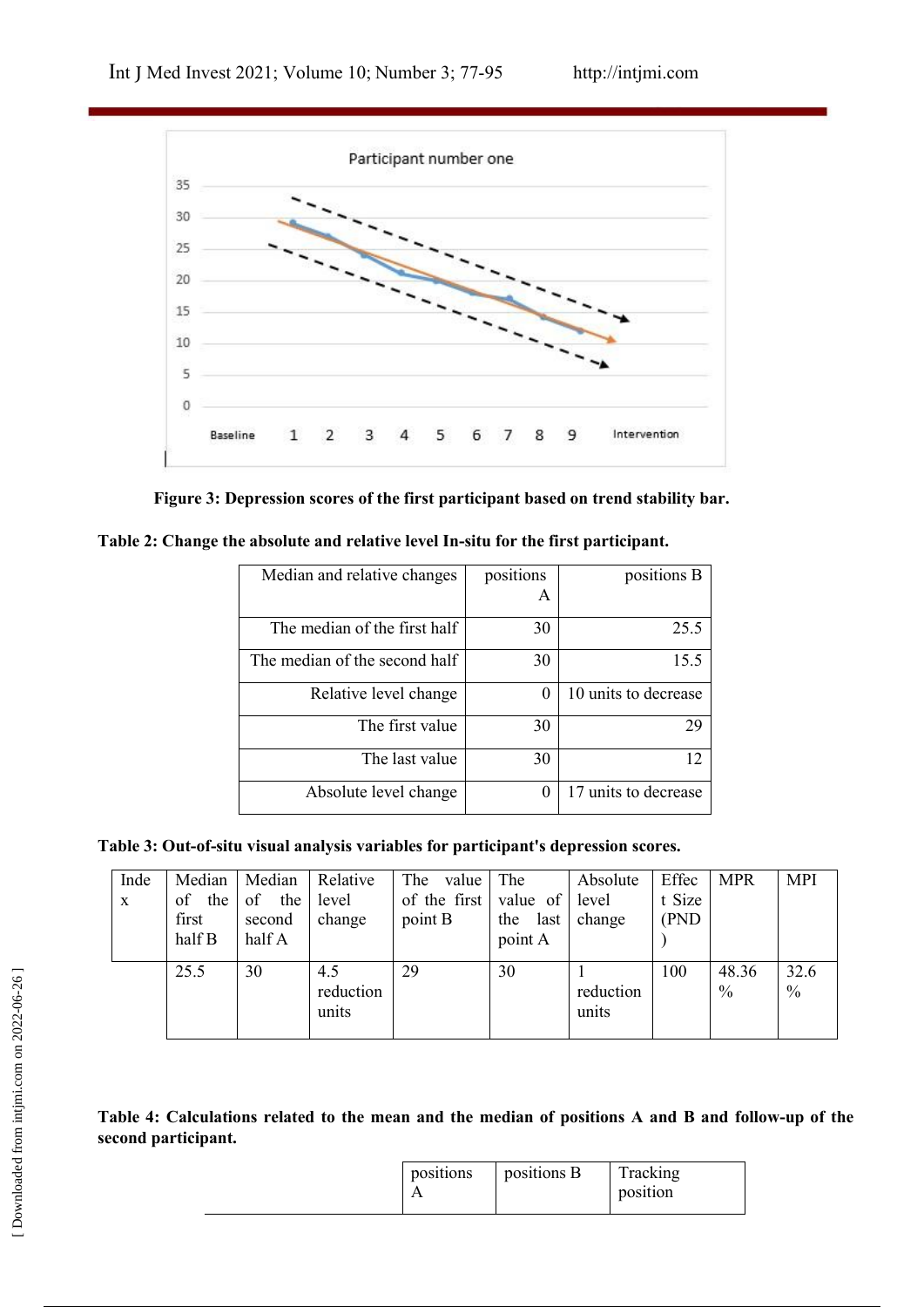| median                    | 29      | 20             | 12           |
|---------------------------|---------|----------------|--------------|
| Stability bar of median   | 34.8    | 16 & 24        | 9.6 & 14.4   |
| mean                      | 29      | 20.44          | 12           |
| Stability bar of mean     | 34.8    | 16.35<br>24.53 | & 9.6 & 14.4 |
| Range of position changes | 29 & 29 | 13 & 28        | 12 & 12      |



**Figure** 4: Depression scores of the second participant based on the mean stability bar.

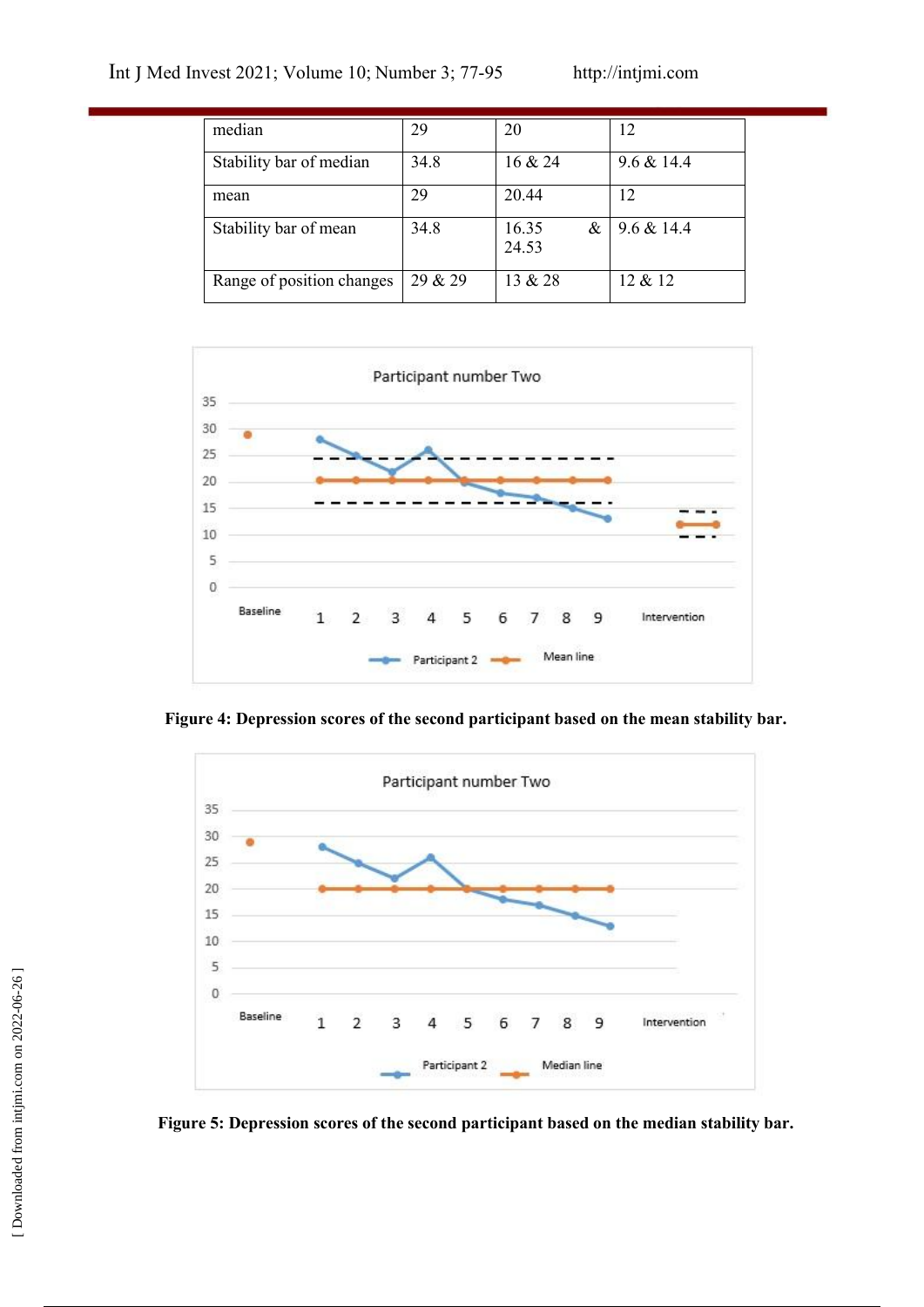

**Figure 6: Depression scores of the second participant based on the trend bar.**

## **Table 5: Change of absolute and relative levels within a situation for the second participant.**

| Median and relative changes                        | positions        | positions B           |
|----------------------------------------------------|------------------|-----------------------|
|                                                    | A                |                       |
| The median of the first half                       | 29               | 25.5                  |
| The median of the second half                      | 29               | 16                    |
| Relative level change                              | $\theta$         | 9.5 units to decrease |
| The first value                                    | 29               | 28                    |
| The last value                                     | 29               | 13                    |
| Absolute level change                              | $\boldsymbol{0}$ | 15 units to decrease  |
| Table 6: Out-of-situ visual analysis variables for |                  |                       |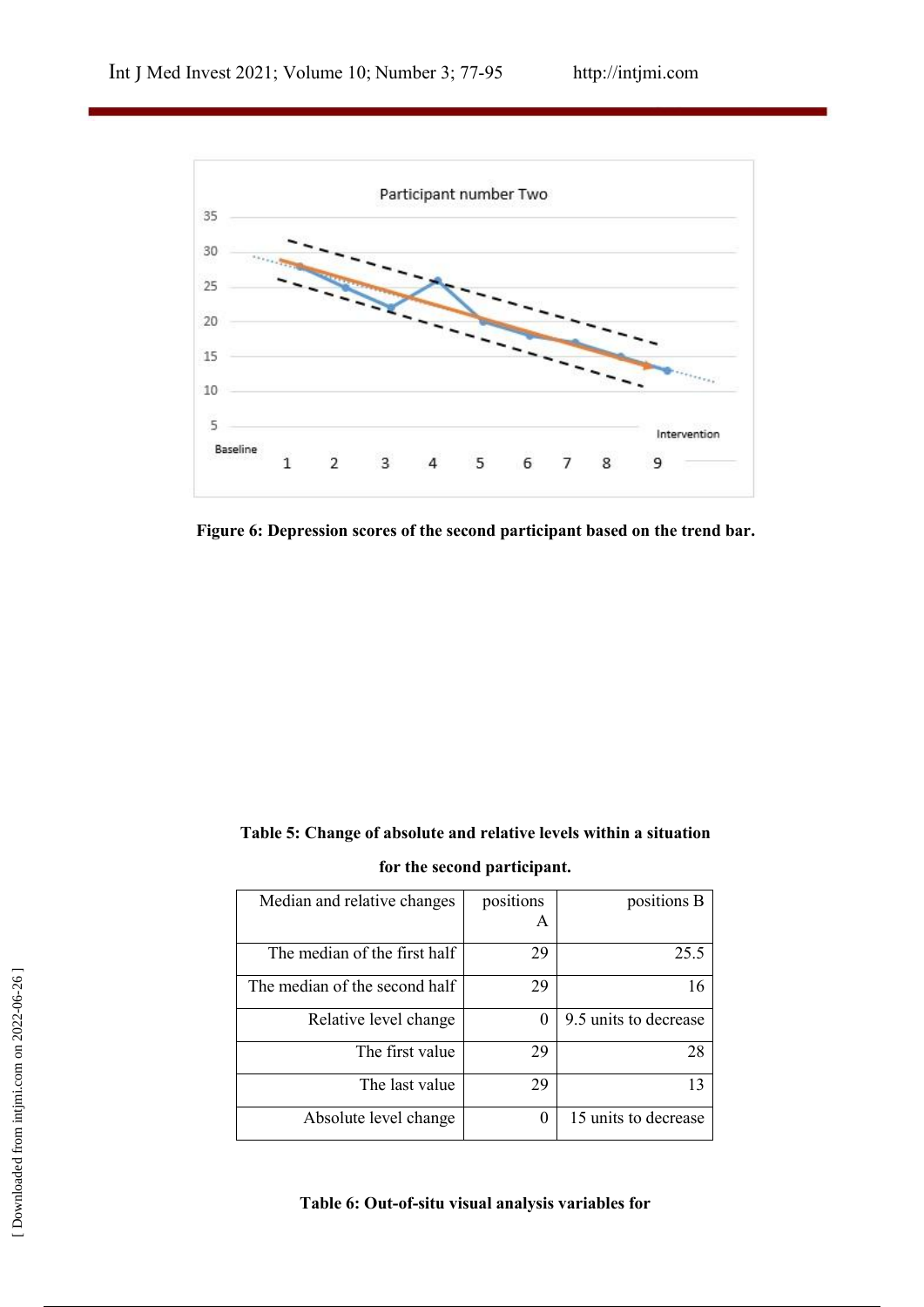| Inde<br>X | Median<br>the<br>of<br>first<br>half B | Median<br>of<br>the<br>second<br>half A | Relative<br>level<br>change | The<br>value<br>of<br>first<br>the<br>point B | The<br>value of<br>the<br>last<br>point A | Absolute<br>level<br>change | Effect<br>Size<br>(PND) | <b>MP</b><br>R | MP         |
|-----------|----------------------------------------|-----------------------------------------|-----------------------------|-----------------------------------------------|-------------------------------------------|-----------------------------|-------------------------|----------------|------------|
|           | 25.5                                   | 29                                      | 3.5 units to<br>decrease    | 28                                            | 29                                        | unit to<br>decrease         | 100%                    | 30%            | 42<br>$\%$ |

**the second participant's depression scores.**

## **Table 7: Calculations related tothe mean and the median of**

|                           | positions A       | positions B            | Tracking<br>position |
|---------------------------|-------------------|------------------------|----------------------|
| Median                    | 28                | 18                     | 11.5                 |
| Stability bar of median   | 22.4<br>&<br>33.6 | 14.4 & 21.6            | $9.2 \& 13.8$        |
| Mean                      | 28                | 18.6                   | 11.5                 |
| Stability bar of mean     | 22.4<br>&<br>33.6 | 14.88<br>$\&$<br>22.32 | $9.2 \& 13.8$        |
| Range of position changes | 11 & 12           | 12 & 26                | 11 & 12              |



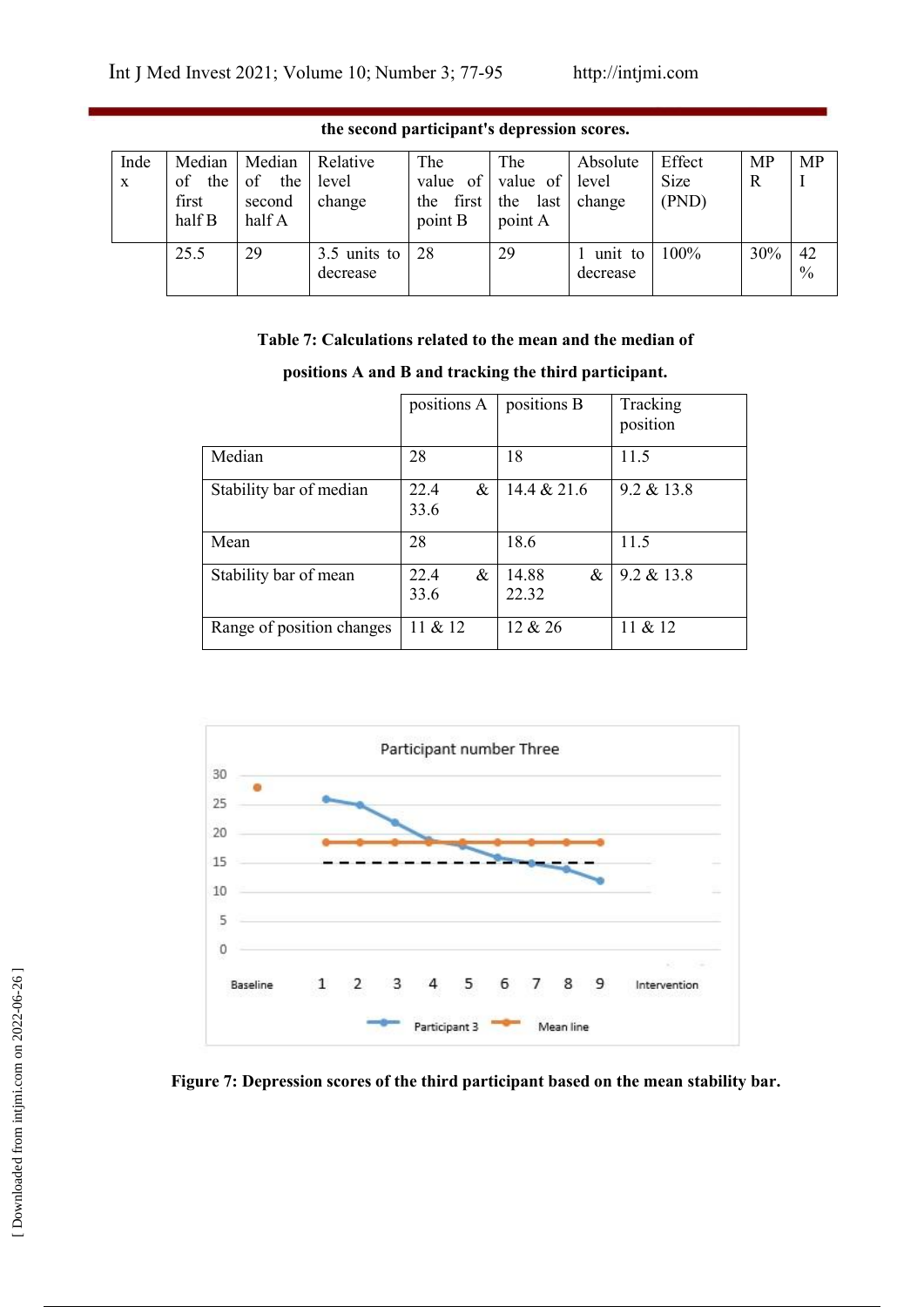

**Figure 8: Depression scores of the third participant based on the median stability bar.**



**Figure 9: Depression scores of the third participant based on the trend bar.**

**Table 8: Change of absolute and relative levels within a situation for the third participant.**

|                               |                | Table 8: Change of absolute and relative levels within a situation for the third participant. |
|-------------------------------|----------------|-----------------------------------------------------------------------------------------------|
| Median and relative changes   | positions<br>A | positions B                                                                                   |
| The median of the first half  | 28             | 23.5                                                                                          |
| The median of the second half | 28             | 14.5                                                                                          |
| Relative level change         | $\theta$       | 9 units to decrease                                                                           |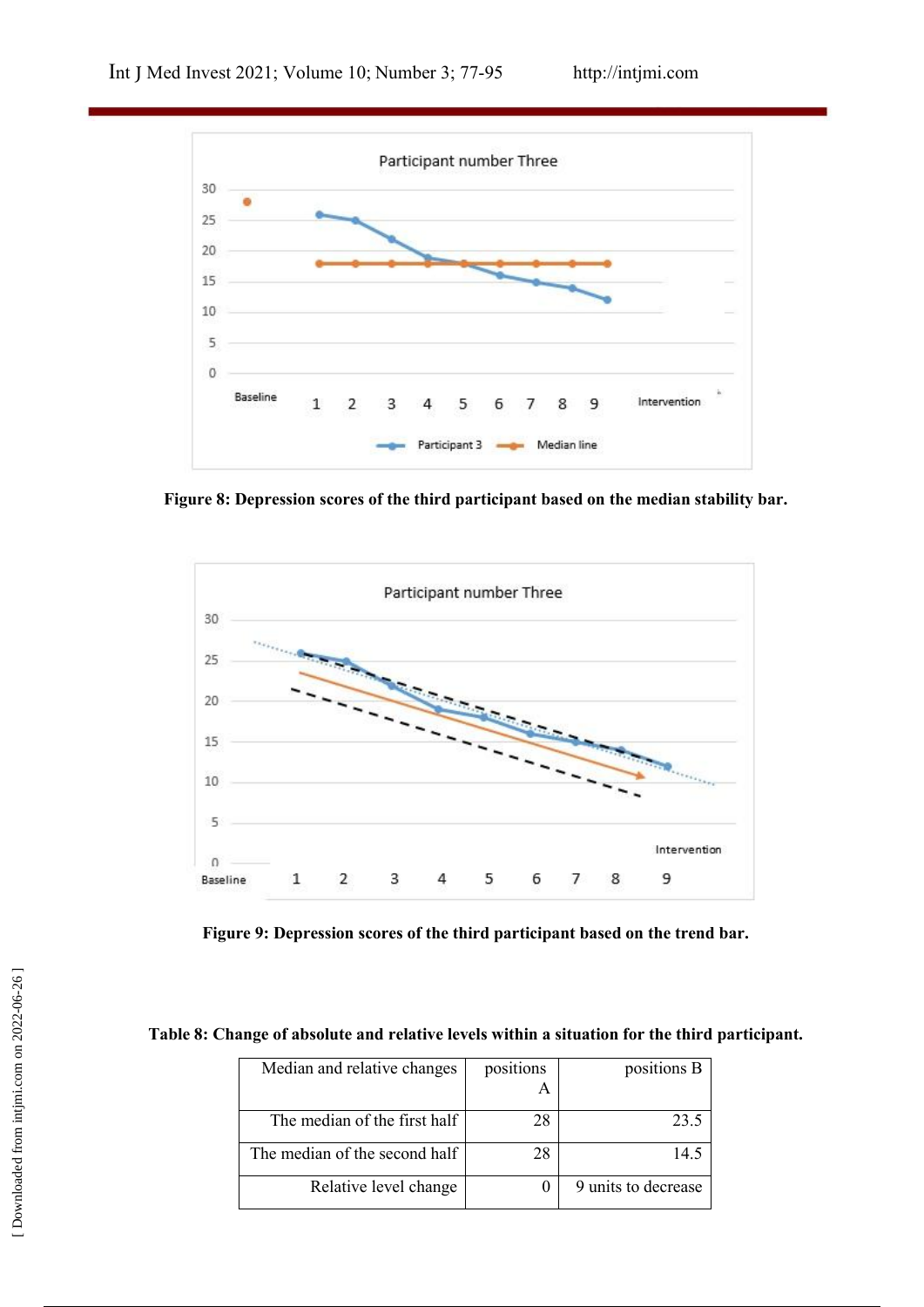| The first value       |                      |  |
|-----------------------|----------------------|--|
| The last value        |                      |  |
| Absolute level change | 14 units to decrease |  |

## **Table 9: Out-of-situ visual analysis variables for the third participant depression scores.**

| Inde<br>X | Median<br>the<br>οf<br>first<br>half B | Median<br>of<br>the<br>second<br>half A | Relative<br>level<br>change | The<br>of<br>value<br>first<br>the<br>point B | The<br>value of<br>the<br>last<br>point A | Absolute<br>level<br>change | Effect<br>Size<br>(PND) | <b>MPR</b>            | <b>MPI</b>   |
|-----------|----------------------------------------|-----------------------------------------|-----------------------------|-----------------------------------------------|-------------------------------------------|-----------------------------|-------------------------|-----------------------|--------------|
|           | 23.5                                   | 28                                      | 4.5 units to<br>decrease    | 26                                            | 28                                        | 2 units to<br>decrease      | 100%                    | 33.6<br>$\frac{0}{0}$ | 50.5<br>$\%$ |

## **Table 10: Calculations for the mean and the median of positions**

## **A and B and tracking the fourth participant.**

|                           | positions A  |      | positions B  |      | Tracking<br>position |
|---------------------------|--------------|------|--------------|------|----------------------|
| Median                    | 28           |      | 19           |      | 12.5                 |
| Stability bar of median   | 22.4<br>33.6 | $\&$ | 15.2<br>22.8 | $\&$ | $10 \& 15$           |
| Mean                      | 28           |      | 19           |      | 12.5                 |
| Stability bar of mean     | 22.4<br>33.6 | $\&$ | 15.2<br>22.8 | &    | $10 \& 15$           |
| Range of position changes | 28 & 28      |      | 13 & 26      |      | 12 & 13              |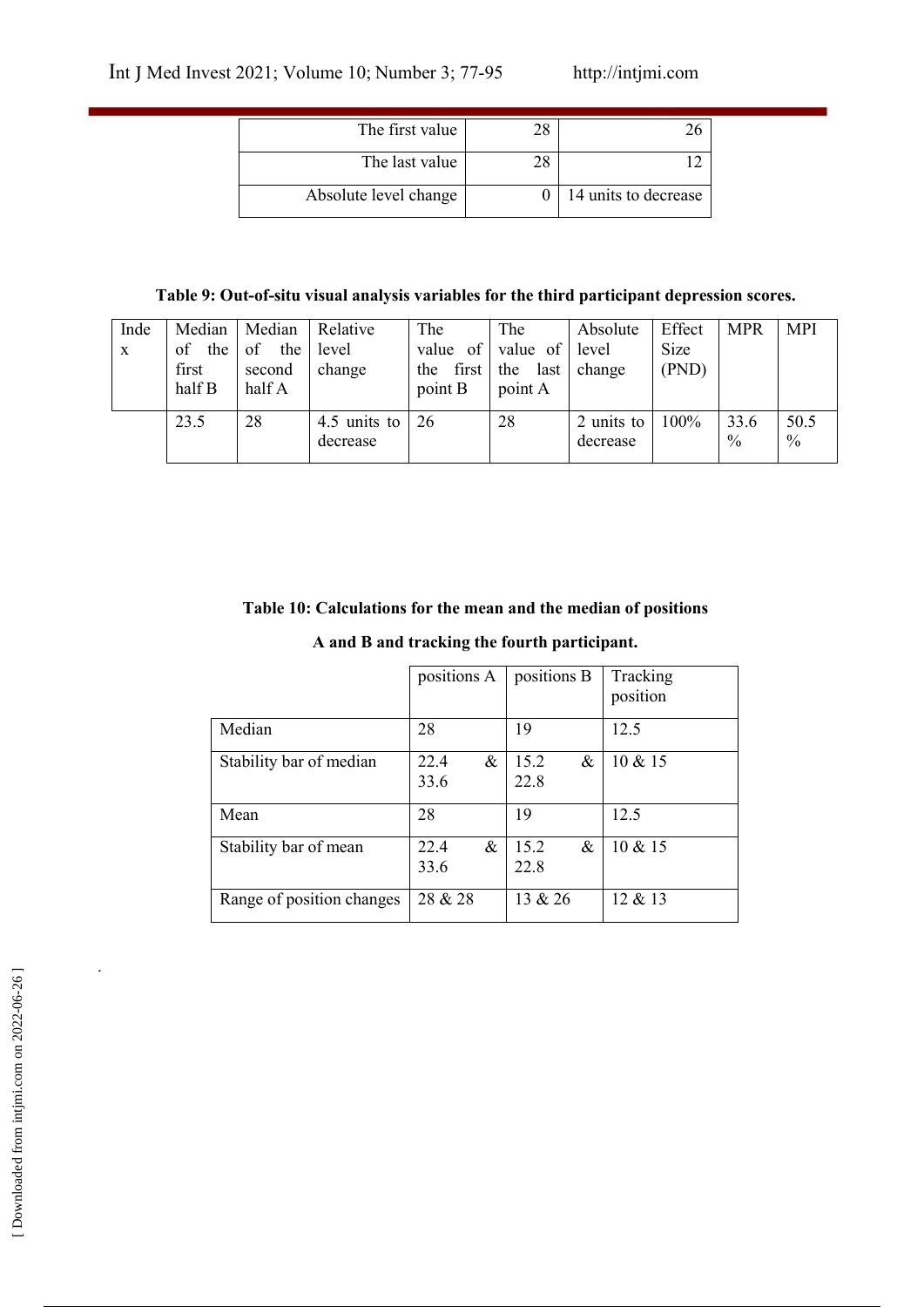

**Figure** 10: Depression scores of the fourth participant based on the mean stability bar.



**Figure** 11: Depression scores of the fourth participant based on the median stability bar.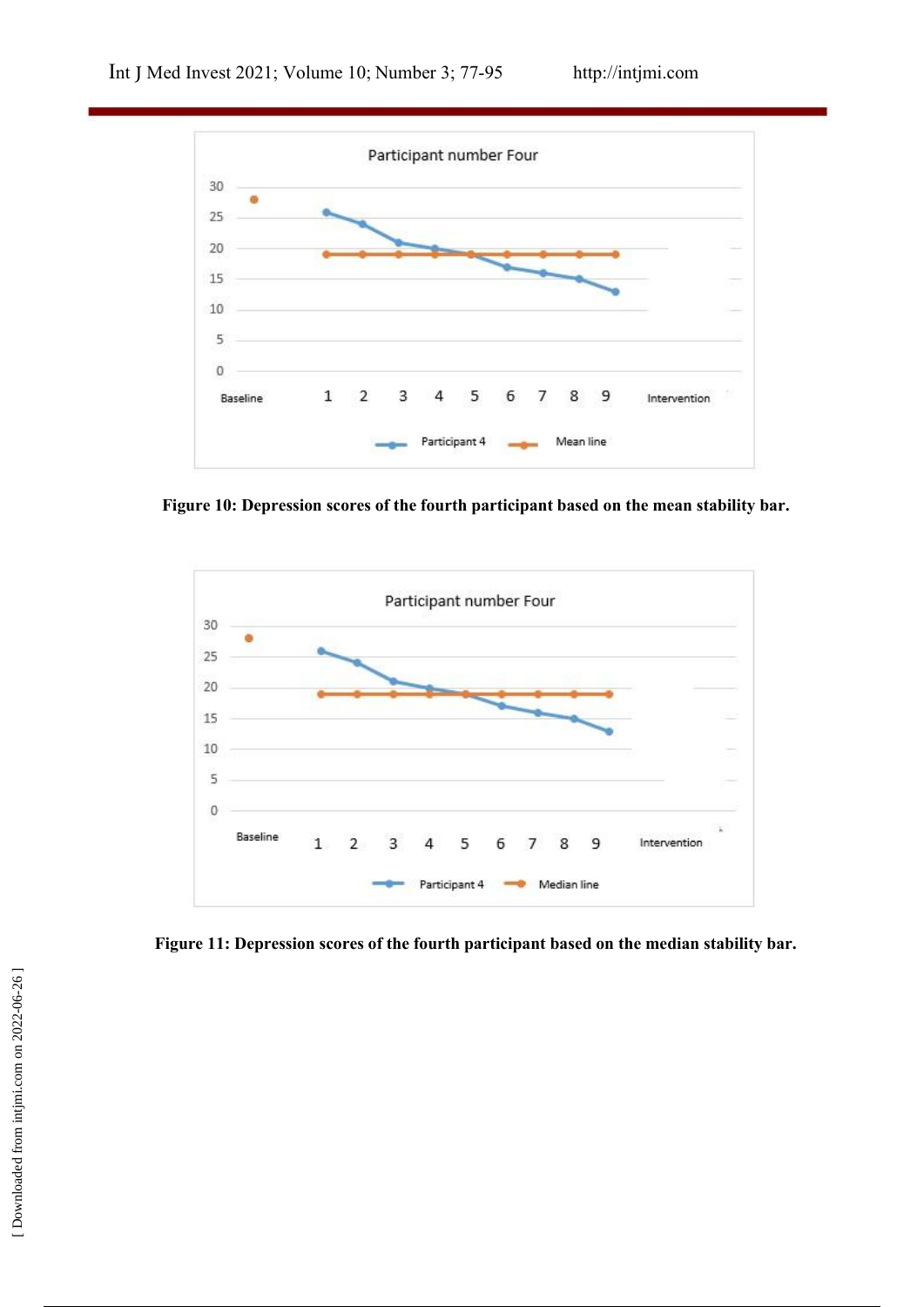



| Median and relative changes   | positions | positions B          |
|-------------------------------|-----------|----------------------|
|                               | A         |                      |
| The median of the first half  | 28        | 23.5                 |
| The median of the second half | 28        | 15.5                 |
| Relative level change         | 0         | 7 units to decrease  |
| The first value               | 28        | 26                   |
| The last value                | 28        | 13                   |
| Absolute level change         | 0         | 13 units to decrease |

**Table 12: Out-of-situ visual analysis variables for the fourth participant's depression scores.**

| Inde<br>$\mathbf{X}$ | Median<br>the<br>οt<br>first<br>half B | Median<br>the<br><sub>of</sub><br>second<br>half A | Relative<br>level<br>change      | The<br>value of<br>first $\vert$ the<br>the<br>point B | The<br>value of<br>last<br>point A | Absolute<br>level<br>change | Effect<br>Size<br>(PND) | <b>MPR</b>   | <b>MPI</b>            |
|----------------------|----------------------------------------|----------------------------------------------------|----------------------------------|--------------------------------------------------------|------------------------------------|-----------------------------|-------------------------|--------------|-----------------------|
|                      | 23.5                                   | 28                                                 | 5.5 units to $\vert$<br>decrease | 26                                                     | 28                                 | 2 units to<br>decrease      | 100%                    | 47.3<br>$\%$ | 32.1<br>$\frac{0}{0}$ |

#### **A and B and tracking of the fifth participant.**

|                                            | 23.5 | 28     | 5.5 units to<br>decrease                                                                                          | 26          | 28          | 2 units to<br>decrease | 100% | 47.3<br>$\frac{0}{0}$ | 32.1<br>$\%$ |
|--------------------------------------------|------|--------|-------------------------------------------------------------------------------------------------------------------|-------------|-------------|------------------------|------|-----------------------|--------------|
| [Downloaded from intjmi.com on 2022-06-26] |      |        | Table 13: Calculations for the mean and the median of positions<br>A and B and tracking of the fifth participant. |             |             |                        |      |                       |              |
|                                            |      |        |                                                                                                                   | positions A | positions B | Tracking<br>position   |      |                       |              |
|                                            |      | Median |                                                                                                                   | 29          | 18          | 12                     |      |                       |              |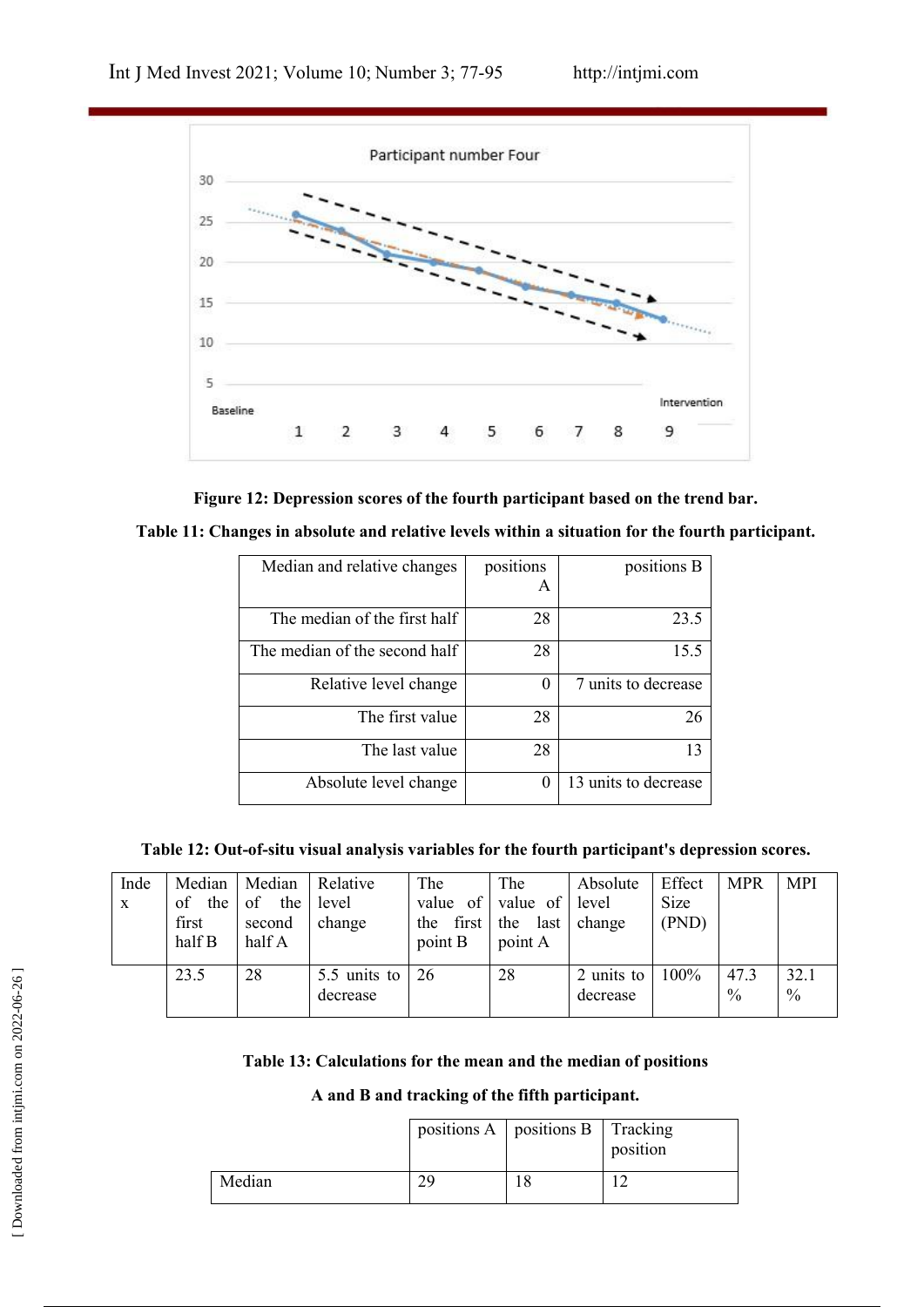| Stability bar of median   | 23.2<br>34.8 | & | 14.4<br>&<br>21.6 | $9.6 \& 14.4$ |
|---------------------------|--------------|---|-------------------|---------------|
| Mean                      | 29           |   | 23.33             | 12            |
| Stability bar of mean     | 23.2<br>34.8 | & | 18.66 & 28        | $9.6 \& 14.4$ |
| Range of position changes | 29 & 29      |   | 11 & 39           | 12 & 12       |



**Figure** 13: Depression scores of the fifth participant based on the mean stability bar.